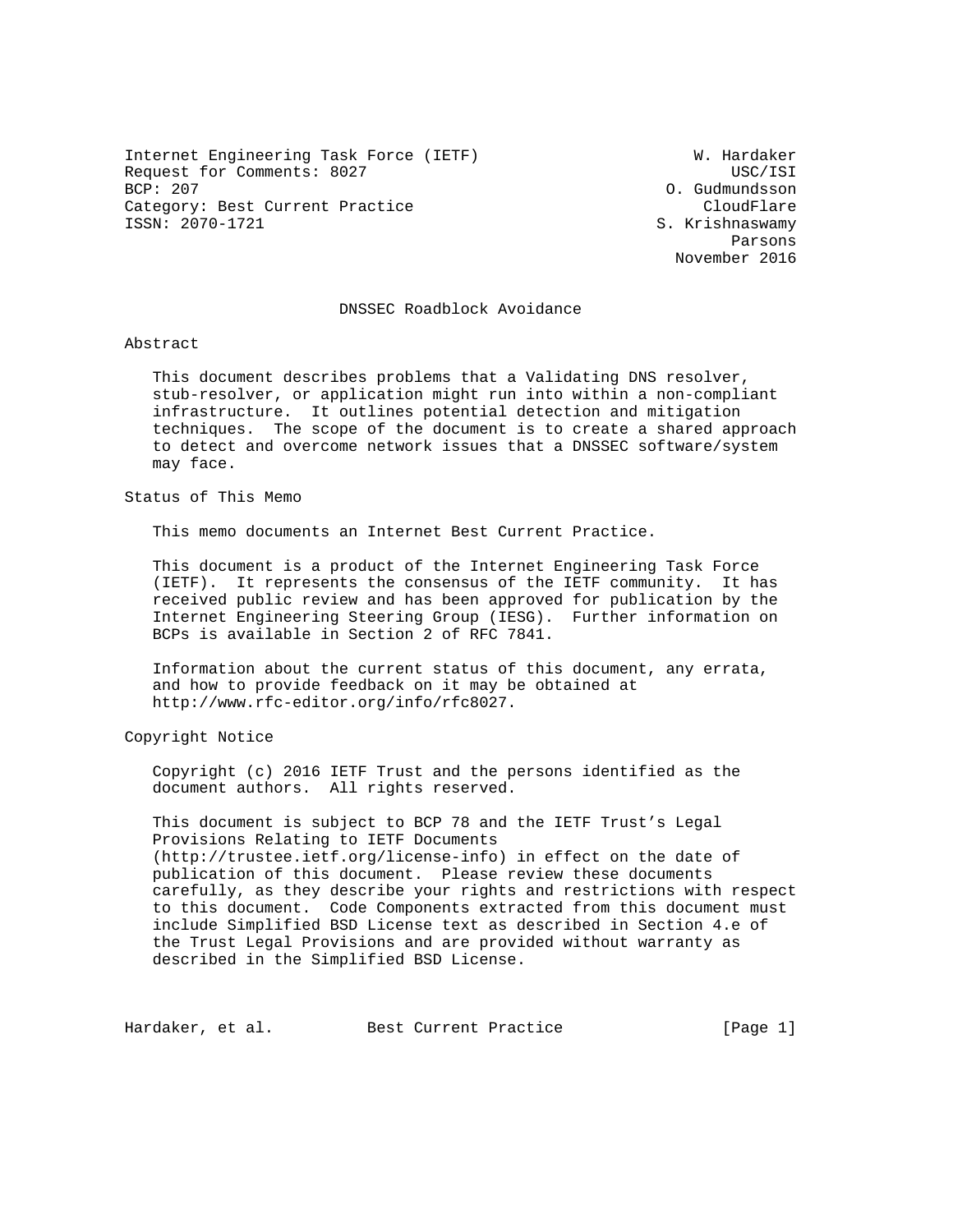|  | Table of Contents       |  |
|--|-------------------------|--|
|  |                         |  |
|  | $1 Tn + n_0d_1n + n_0n$ |  |

| 1.3.1. Test Zone Implementation 4                          |
|------------------------------------------------------------|
|                                                            |
|                                                            |
| 3.1. Determining DNSSEC Support in Recursive Resolvers 5   |
|                                                            |
|                                                            |
|                                                            |
|                                                            |
| 3.1.5. Supports the AD Bit DNSKEY Algorithms 5 and/or 8  7 |
| 3.1.6. Returns RRSIG for Signed Answer 7                   |
| 3.1.7. Supports Querying for DNSKEY Records  8             |
| 3.1.8. Supports Querying for DS Records  8                 |
| 3.1.9. Supports Negative Answers with NSEC Records  8      |
| 3.1.10. Supports Negative Answers with NSEC3 Records  9    |
| 3.1.11. Supports Queries Where DNAME Records Lead          |
|                                                            |
|                                                            |
|                                                            |
| 3.1.13. Supports Unknown RRtypes 10                        |
|                                                            |
| 3.2.1. Support for Remote UDP over Port 53 10              |
| 3.2.2. Support for Remote UDP with Fragmentation 11        |
| 3.2.3. Support for Outbound TCP over Port 53 11            |
| 3.3. Support for DNSKEY and DS Combinations 11             |
|                                                            |
| 4.1. Resolver Capability Description 12                    |
|                                                            |
|                                                            |
| 5.1.1. Known Insecure Lookups 16                           |
| 5.1.2. Partial NSEC/NSEC3 Support 16                       |
| 6. Start-Up and Network Connectivity Issues 16             |
|                                                            |
|                                                            |
| 7.1. Test Negative Answers Algorithm 5 17                  |
|                                                            |
|                                                            |
| 7.4. Fails When DNSSEC Does Not Validate 18                |
|                                                            |
|                                                            |
|                                                            |
|                                                            |

Hardaker, et al. Best Current Practice [Page 2]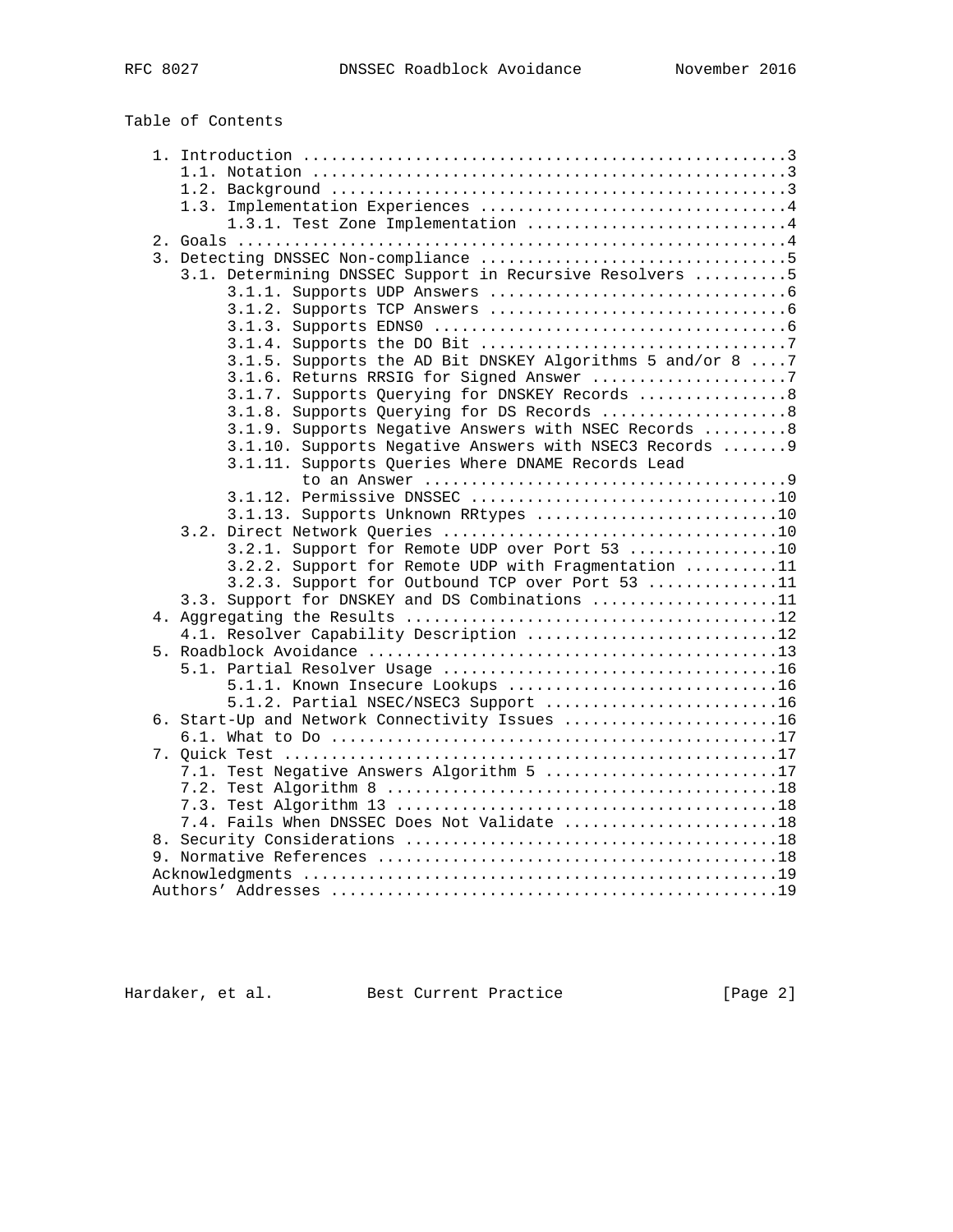# 1. Introduction

 This document describes problems observable during DNSSEC ([RFC4034] [RFC4035]) deployment that derive from non-compliant infrastructure. It poses potential detection and mitigation techniques.

### 1.1. Notation

 In this document, a "Host Validator" can either be a validating stub resolver, such as a library that an application has linked in, or a validating resolver daemon running on the same machine. It may or may not be trying to use upstream caching resolvers during its own resolution process; both cases are covered by the tests defined in this document.

 The sub-variant of this is a "Validating Forwarding Resolver", which is a resolver that is configured to use upstream Resolvers when possible. A Validating Forwarding Resolver also needs to perform the tests outlined in this document before using an upstream recursive resolver.

 The key words "MUST", "MUST NOT", "REQUIRED", "SHALL", "SHALL NOT", "SHOULD", "SHOULD NOT", "RECOMMENDED", "MAY", and "OPTIONAL" in this document are to be interpreted as described in [RFC2119].

# 1.2. Background

 Deployment of DNSSEC validation is hampered by network components that make it difficult or sometimes impossible for validating resolvers to effectively obtain the DNSSEC data they need. This can occur for many different reasons including, but not limited to, the following:

- o Recursive resolvers and DNS proxies [RFC5625] not being fully DNSSEC compliant
- o Resolvers not being DNSSEC aware
- o "Middleboxes" actively blocking, modifying, and/or restricting outbound traffic to the DNS port (53) either UDP and/or TCP
- o In-path network components not allowing UDP fragments

 This document talks about ways that a Host Validator can detect the state of the network it is attached to, and ways to hopefully circumvent the problems associated with the network defects it discovers. The tests described in this document may be performed on any validating resolver to detect and prevent problems. While these

Hardaker, et al. Best Current Practice [Page 3]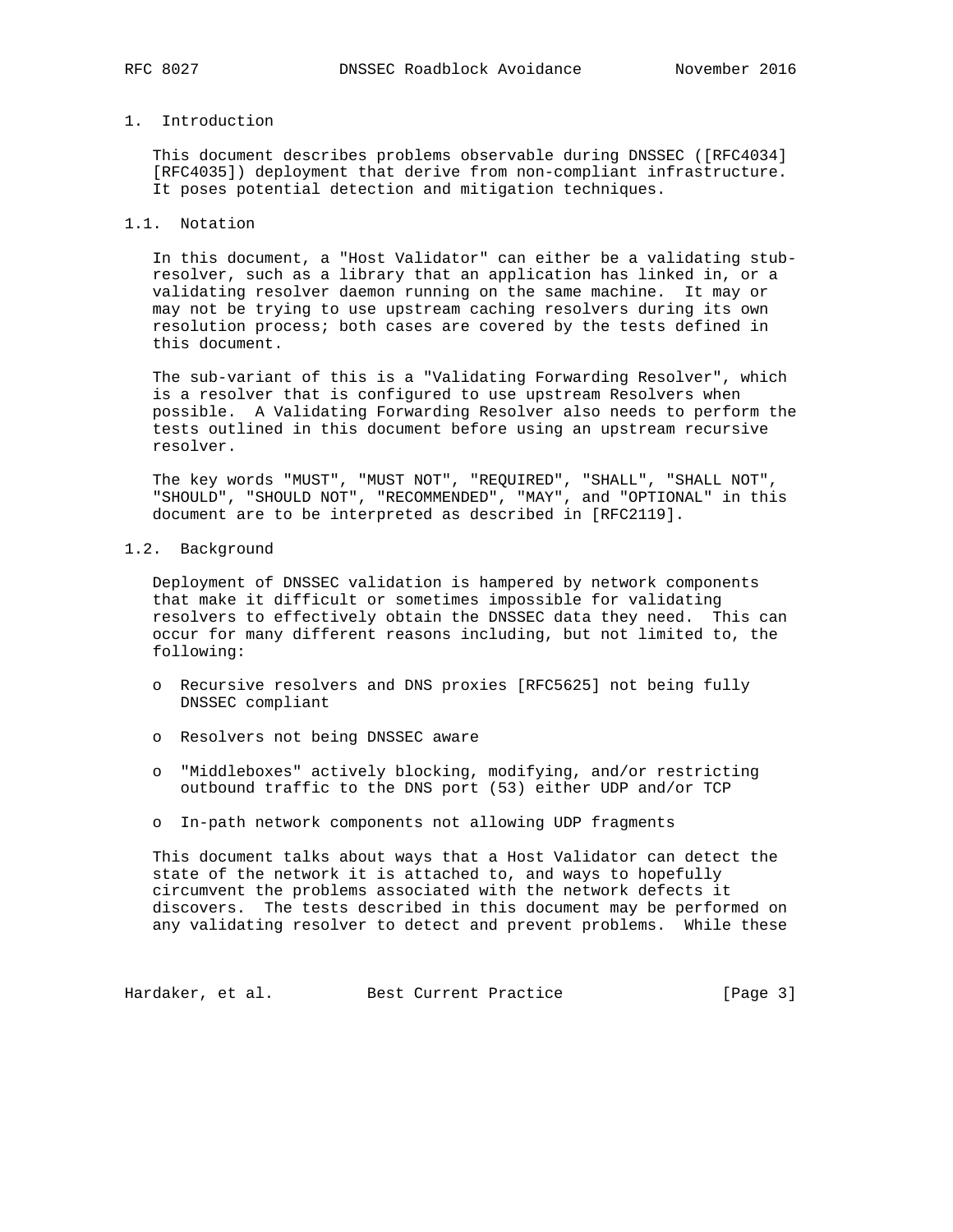recommendations are mainly aimed at Host Validators, it is prudent to perform these tests from regular validating resolvers, just to make sure things work.

There are situations where a host cannot talk directly to a Resolver; the tests below cannot address how to overcome that, and inconsistent results can be seen in such cases. This can happen, for instance, when there are DNS proxies/forwarders between the user and the actual resolvers.

## 1.3. Implementation Experiences

 Multiple lessons learned from multiple implementations led to the development of this document, including (in alphabetical order) DNSSEC-Tools' DNSSEC-Check, DNSSEC\_Resolver\_Check, dnssec-trigger, and FCC\_Grade.

 Detecting lack of support for specified Domain Name System Key (DNSKEY) algorithms and Delegation Signer (DS) digest algorithms is outside the scope of this document, but the document provides information on how to do that. See the sample test tool: <https://github.com/ogud/DNSSEC\_ALG\_Check>.

 This document does describe compliance tests for algorithms 5, 7, and 13 with DS digest algorithms 1 and 2.

1.3.1. Test Zone Implementation

 In this document, the "test.example.com" domain is used to refer to DNS records that contain test records that have known DNSSEC properties associated with them. For example, the "badsign a.test.example.com" domain is used below to refer to a DNS A record where the signatures published for it are invalid (i.e., they are "bad signatures" that should cause a validation failure).

 At the time of this publication, the "test.dnssec-tools.org" domain implements all of these test records. Thus, it may be possible to replace "test.example.com" in this document with "test.dnssec tools.org" when performing real-world tests.

## 2. Goals

 This document is intended to show how a Host Validator can detect the capabilities of a recursive resolver and work around any problems that could potentially affect DNSSEC resolution. This enables the Host Validator to make use of the caching functionality of the recursive resolver, which is desirable in that it decreases network traffic and improves response times.

Hardaker, et al. Best Current Practice [Page 4]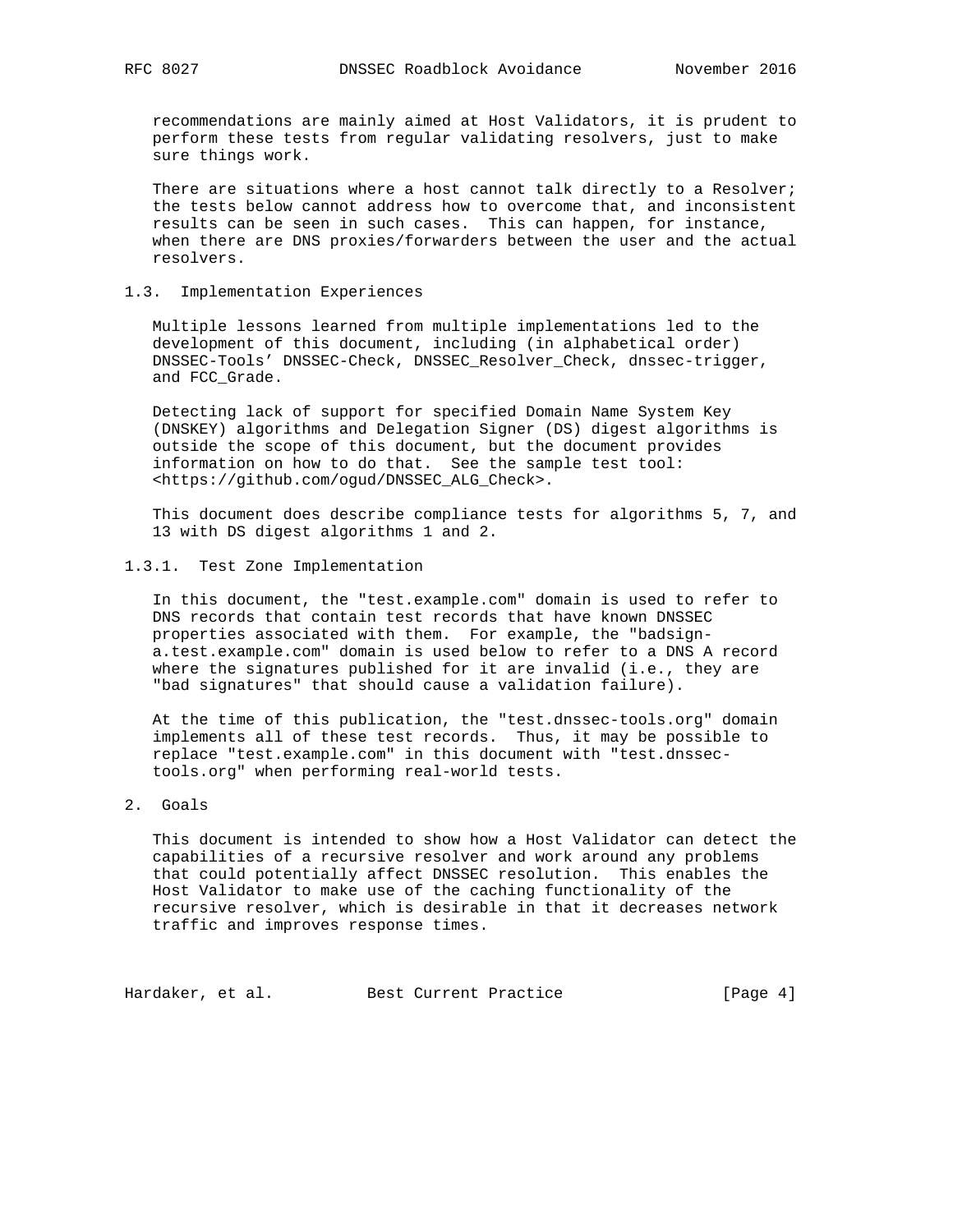A Host Validator has two choices: it can wait to determine that it has problems with a recursive resolver based on the results that it is getting from real-world queries issued to it or it can proactively test for problems (Section 3) to build a workaround list ahead of time (Section 5). There are pros and cons to both of these paths that are application specific, and this document does not attempt to provide guidance about whether proactive tests should or should not be used. Either way, DNSSEC roadblock avoidance techniques ought to be used when needed and if possible.

 Note: Besides being useful for Host Validators, the same tests can be used for a recursive resolver to check if its upstream connections hinder DNSSEC validation.

3. Detecting DNSSEC Non-compliance

 This section outlines tests that a validator should perform in order to test certain features of the surrounding network. A resolver should perform these tests when first starting but MAY also perform these tests when it has detected network changes (e.g., address changes, network reattachment, or etc.).

 Note: When performing these tests against an address, we make the following assumption about that address: it is a unicast address or an anycast [RFC4786] cluster where all servers have identical configuration and connectivity.

 Note: When performing these tests, we also assume that the path is clear of "DNS-interfering" middleboxes, like firewalls, proxies, or forwarders. The presence of such infrastructure can easily make a recursive resolver appear to be functioning improperly. It is beyond the scope of the document as how to work around such interference, although the tests defined in this document may indicate when such misbehaving middleware is causing interference.

 Note: This document specifies two sets of tests to perform: a comprehensive one and a fast one. The fast one will detect most common problems; thus, if the fast one passes, then the comprehensive one MAY be considered passed as well.

3.1. Determining DNSSEC Support in Recursive Resolvers

 Ideally, a Host Validator can make use of the caching present in recursive resolvers. This section discusses the tests that a recursive resolver MUST pass in order to be fully usable as a DNS cache.

Hardaker, et al. Best Current Practice [Page 5]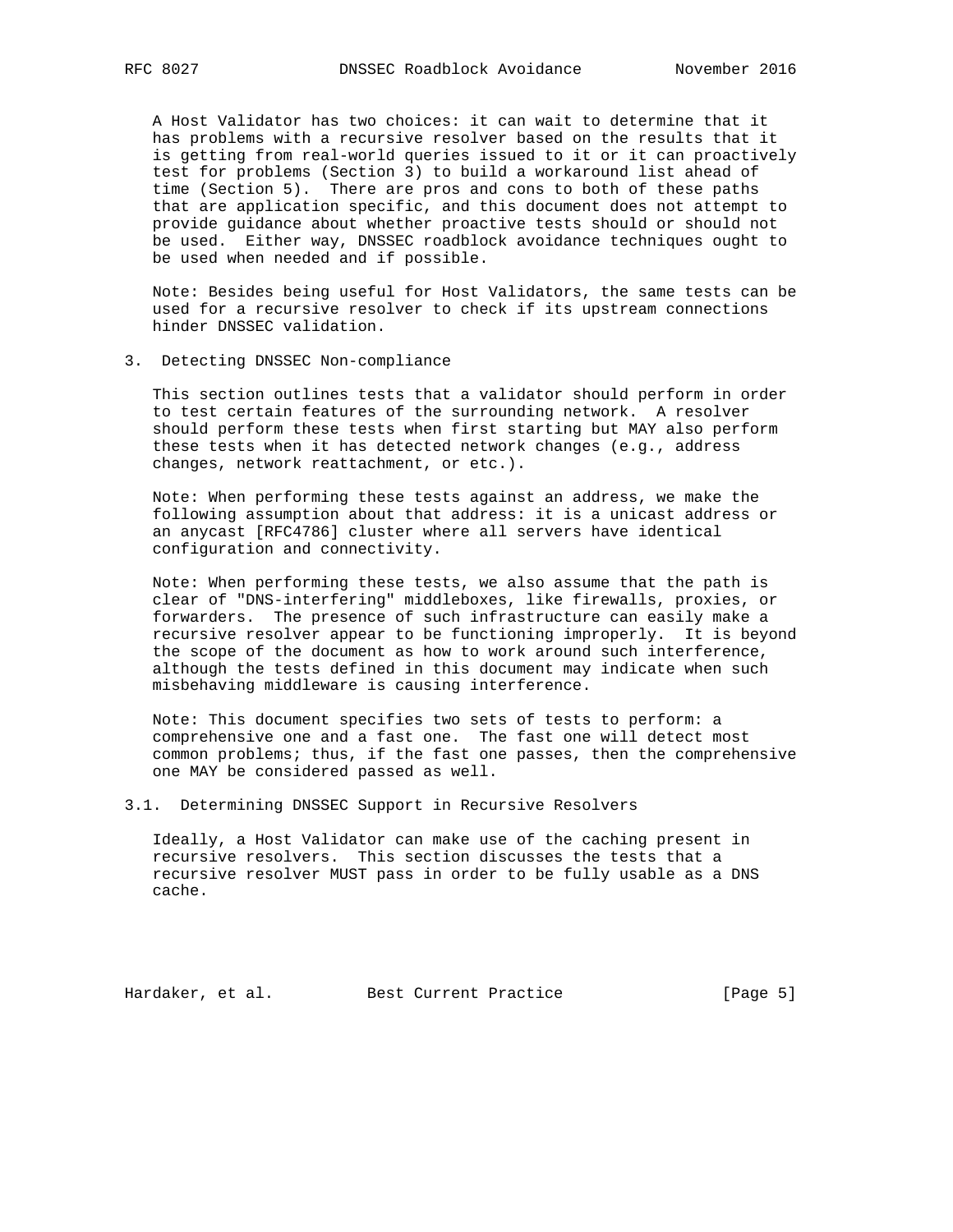Unless stated otherwise:

- o all of the following tests SHOULD have the Recursion Desired (RD) flag set when sending out a query and queries SHOULD be sent over UDP.
- o the tests MUST NOT have the DNSSEC OK (DO) bit set or utilize any of the other DNSSEC-related requirements, like Extension Mechanisms for DNS (EDNS0).

The tests are designed to check for support of one feature at a time.

#### 3.1.1. Supports UDP Answers

Purpose: This tests basic DNS-over-UDP functionality to a resolver.

 Test: A DNS request is sent to the resolver under test for an A record for a known existing domain, such as good-a.test.example.com.

 SUCCESS: A DNS response was received that contains an A record in the answer section. (The data itself does not need to be checked.)

 Note: An implementation MAY chose not to perform the rest of the tests if this test fails, as it is highly unlikely that the resolver under test will pass any of the remaining tests.

3.1.2. Supports TCP Answers

Purpose: This tests basic TCP functionality to a resolver.

 Test: A DNS request is sent over TCP to the resolver under test for an A record for a known existing domain, such as good a.test.example.com.

 SUCCESS: A DNS response was received that contains an A record in the answer section. (The data itself does not need to be checked.)

## 3.1.3. Supports EDNS0

 Purpose: Test whether a resolver properly supports the EDNS0 extension option.

Prerequisite: Supports UDP or TCP.

 Test: Send a request to the resolver under test for an A record for a known existing domain, such as good-a.test.example.com, with an EDNS0 OPT record in the additional section.

Hardaker, et al. Best Current Practice [Page 6]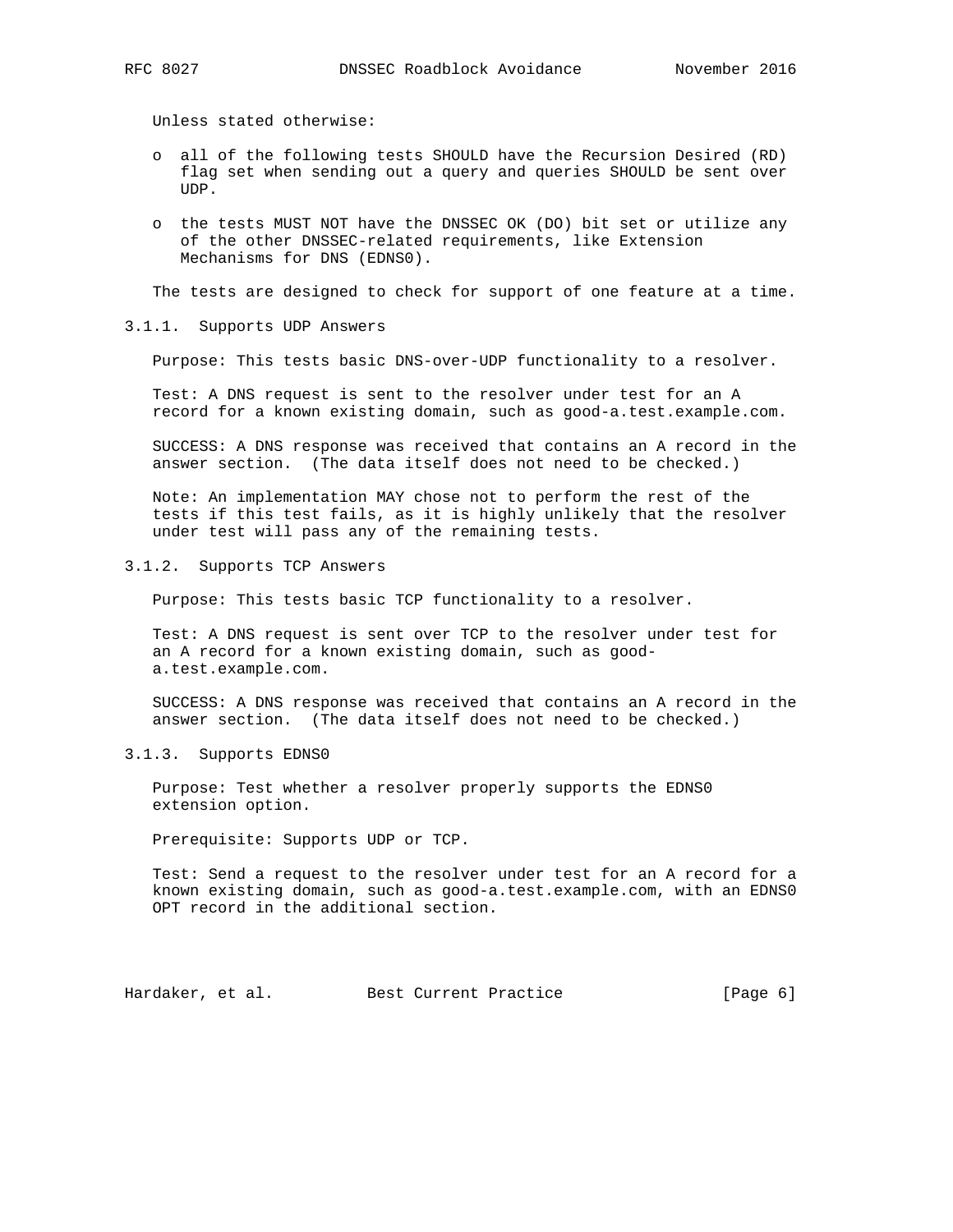SUCCESS: A DNS response was received that contains an EDNS0 option with version number 0.

3.1.4. Supports the DO Bit

 Purpose: This tests whether a resolver has minimal support of the DO bit.

Prerequisite: Supports EDNS0.

 Test: Send a request to the resolver under test for an A record for a known existing domain, such as good-a.test.example.com. Set the DO bit in the outgoing query.

SUCCESS: A DNS response was received that contains the DO bit set.

 Note: This only tests that the resolver set the DO bit in the response. Later tests will determine if the DO bit was actually made use of. Some resolvers successfully pass this test because they simply copy the unknown flags into the response. These resolvers will fail the later tests.

3.1.5. Supports the AD Bit DNSKEY Algorithms 5 and/or 8

Purpose: This tests whether the resolver is a validating resolver.

Prerequisite: Supports the DO bit.

 Test: Send requests to the resolver under test for an A record for a known existing domain in a DNSSEC-signed zone that is verifiable to a configured trust anchor, such as good-a.test.example.com using the root's published DNSKEY or DS record as a trust anchor. Set the DO bit in the outgoing query. This test should be done twice: once for a zone that contains algorithm 5 (RSASHA1) and again for algorithm 8 (RSASHA256).

 SUCCESS: A DNS response was received that contains the Authentic Data (AD) bit set for algorithm 5 (RSASHA1).

 BONUS: The AD bit is set for a resolver that supports algorithm 8 (RSASHA256).

3.1.6. Returns RRSIG for Signed Answer

 Purpose: This tests whether a resolver will properly return Resource Record Signature (RRSIG) records when the DO bit is set.

Prerequisite: Supports the DO bit.

Hardaker, et al. Best Current Practice [Page 7]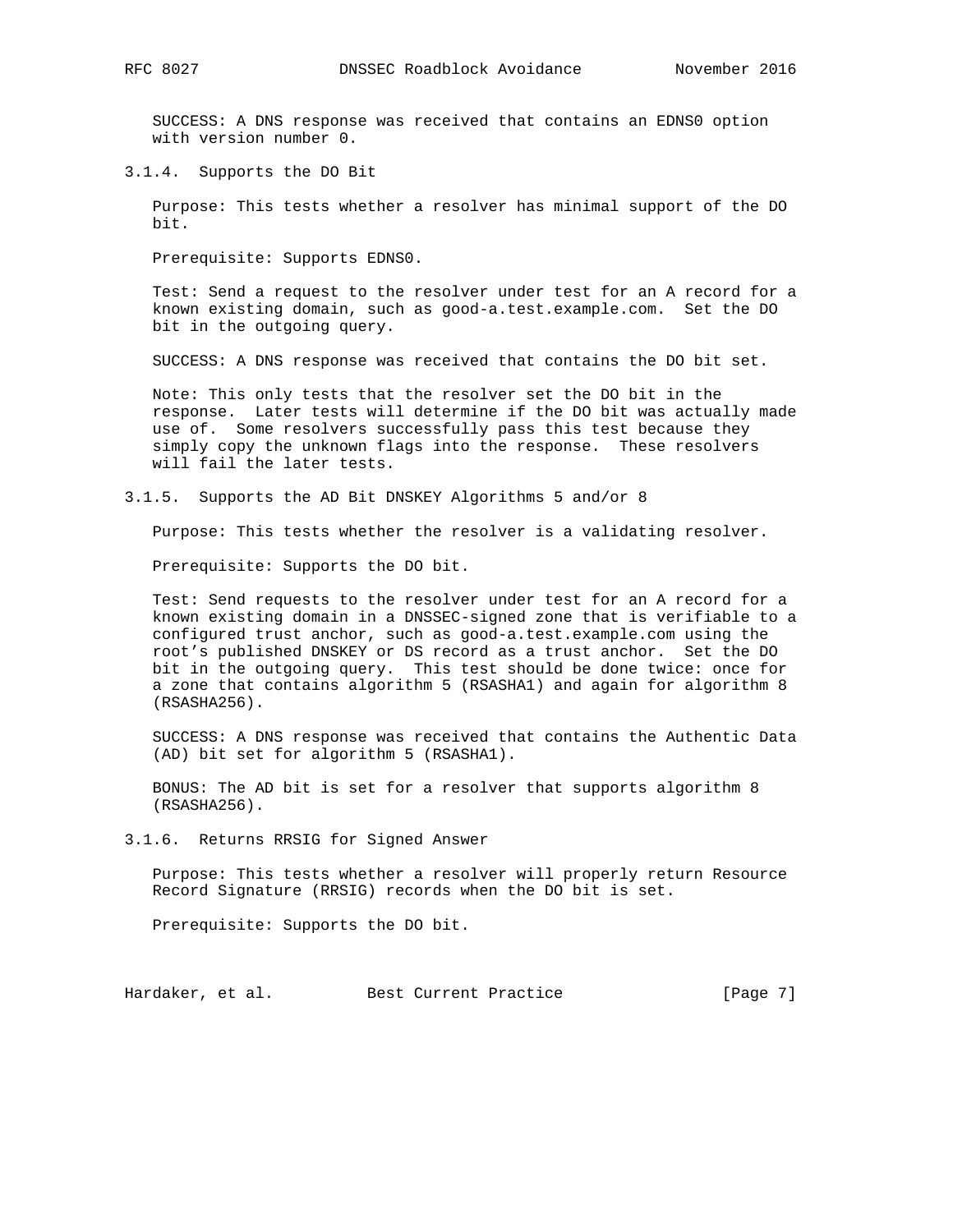Test: Send a request to the resolver under test for an A record for a known existing domain in a DNSSEC-signed zone, such as good a.test.example.com. Set the DO bit in the outgoing query.

 SUCCESS: A DNS response was received that contains at least one RRSIG record.

3.1.7. Supports Querying for DNSKEY Records

 Purpose: This tests whether a resolver can query for and receive a DNSKEY record from a signed zone.

Prerequisite: Supports the DO bit.

 Test: Send a request to the resolver under test for a DNSKEY record that is known to exist in a signed zone, such as test.example.com/ DNSKEY. Set the DO bit in the outgoing query.

 SUCCESS: A DNS response was received that contains a DNSKEY record in the answer section.

 Note: Some DNSKEY Resource Record Sets (RRsets) are large and, if the network path has problems with large answers, this query may result in either a false positive or a false negative. In general, the DNSKEY queried for should be small enough to fit into a 1220-byte answer to avoid a false negative result when TCP is disabled. However, querying many zones will result in answers greater than 1220 bytes, so DNS over TCP MUST be available for DNSSEC use in general.

3.1.8. Supports Querying for DS Records

 Purpose: This tests whether a resolver can query for and receive a DS record from a signed zone.

Prerequisite: Supports the DO bit.

 Test: Send a request to the resolver under test for a DS record that is known to exist in a signed zone, such as test.example.com/DS. Set the DO bit in the outgoing query.

 SUCCESS: A DNS response was received that contains a DS record in the answer section.

3.1.9. Supports Negative Answers with NSEC Records

 Purpose: This tests whether a resolver properly returns NextSECure (NSEC) records for a nonexisting domain in a DNSSEC-signed zone.

Hardaker, et al. Best Current Practice [Page 8]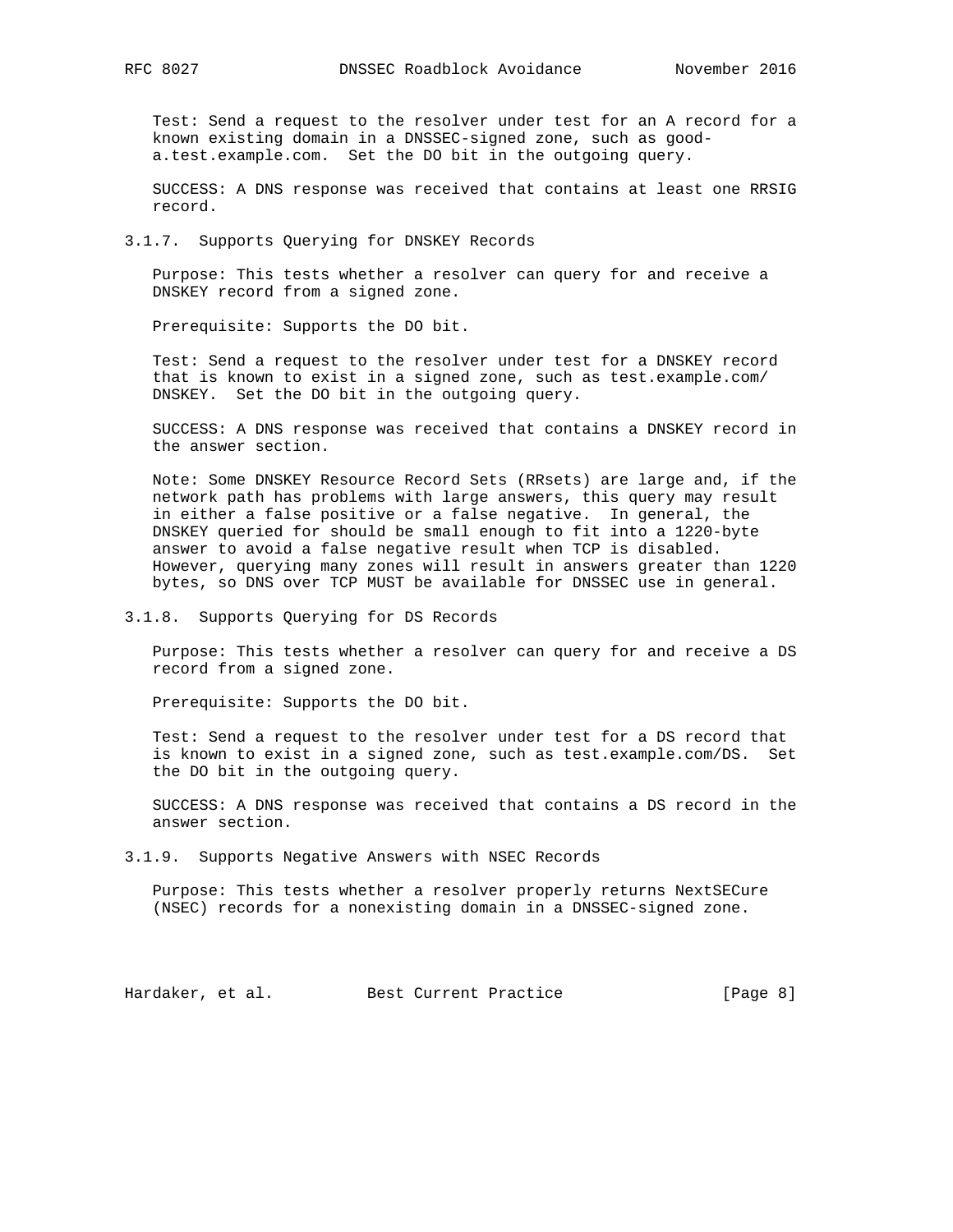Prerequisite: Supports the DO bit.

 Test: Send a request to the resolver under test for an A record that is known to not exist in an NSEC-signed zone, such as nonexistent.test.example.com. Set the DO bit in the outgoing query.

SUCCESS: A DNS response was received that contains an NSEC record.

 Note: The query issued in this test MUST be sent to an NSEC-signed zone. Getting back appropriate NSEC3 records does not indicate a failure, but a bad test.

3.1.10. Supports Negative Answers with NSEC3 Records

 Purpose: This tests whether a resolver properly returns NSEC3 records ([RFC5155]) for a nonexisting domain in a DNSSEC-signed zone.

Prerequisite: Supports the DO bit.

 Test: Send a request to the resolver under test for an A record that is known to be nonexistent in a zone signed using NSEC3, such as nonexistent.nsec3-ns.test.example.com. Set the DO bit in the outgoing query.

SUCCESS: A DNS response was received that contains an NSEC3 record.

 Bonus: If the AD bit is set, this validator supports algorithm 7 (RSASHA1-NSEC3-SHA1).

 Note: The query issued in this test MUST be sent to an NSEC3-signed zone. Getting back appropriate NSEC records does not indicate a failure, but a bad test.

3.1.11. Supports Queries Where DNAME Records Lead to an Answer

 Purpose: This tests whether a resolver can query for an A record in a zone with a known DNAME referral for the record's parent.

 Test: Send a request to the resolver under test for an A record that is known to exist in a signed zone within a DNAME-referral child zone, such as good-a.dname-good-ns.test.example.com.

 SUCCESS: A DNS response was received that contains a DNAME in the answer section. An RRSIG MUST also be received in the answer section that covers the DNAME record.

Hardaker, et al. Best Current Practice [Page 9]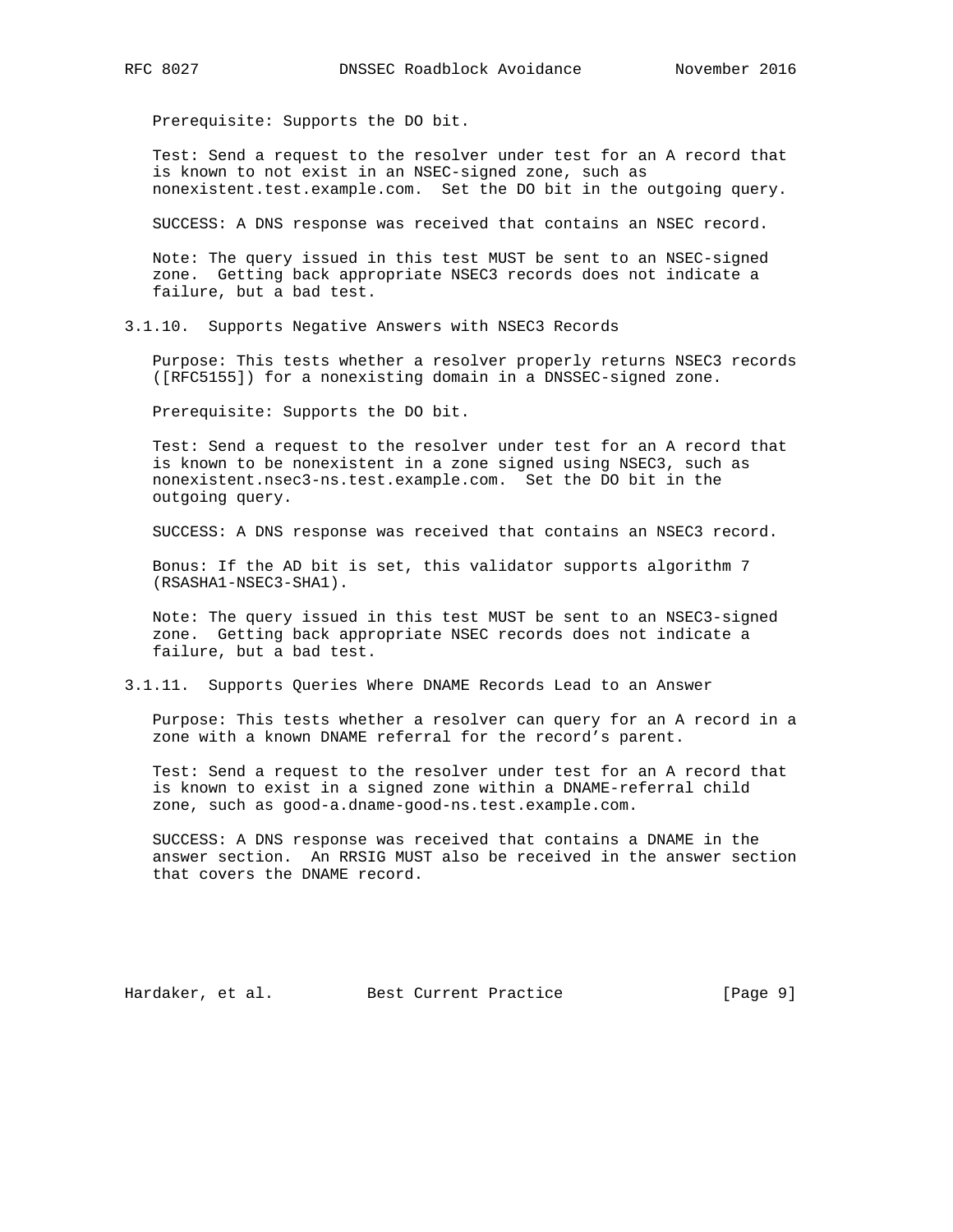3.1.12. Permissive DNSSEC

 Purpose: To see if a validating resolver is ignoring DNSSEC validation failures.

Prerequisite: Supports the AD bit.

 Test: Ask for data from a broken DNSSEC delegation, such as badsign a.test.example.com.

SUCCESS: A reply was received with the Rcode set to SERVFAIL.

#### 3.1.13. Supports Unknown RRtypes

 Purpose: Some DNS Resolvers/gateways only support some Resource Record Types (RRtypes). This causes problems for applications that need recently defined types.

Prerequisite: Supports UDP or TCP.

 Test: Send a request for a recently defined type or an unknown type in the 20000-22000 range, that resolves to a server that will return an answer for all types, such as alltypes.example.com (a server today that supports this is alltypes.res.dnssecready.org).

 SUCCESS: A DNS response was retrieved that contains the type requested in the answer section.

3.2. Direct Network Queries

 If needed, a Host Validator may need to make direct queries to authoritative servers or known Open Recursive Resolvers in order to collect data. To do that, a number of key network features MUST be functional.

3.2.1. Support for Remote UDP over Port 53

 Purpose: This tests basic UDP functionality to outside the local network.

 Test: A DNS request is sent to a known distant authoritative server for a record known to be within that server's authoritative data. Example: send a query to the address of ns1.test.example.com for the good-a.test.example.com/A record.

 SUCCESS: A DNS response was received that contains an A record in the answer section.

Hardaker, et al. Best Current Practice [Page 10]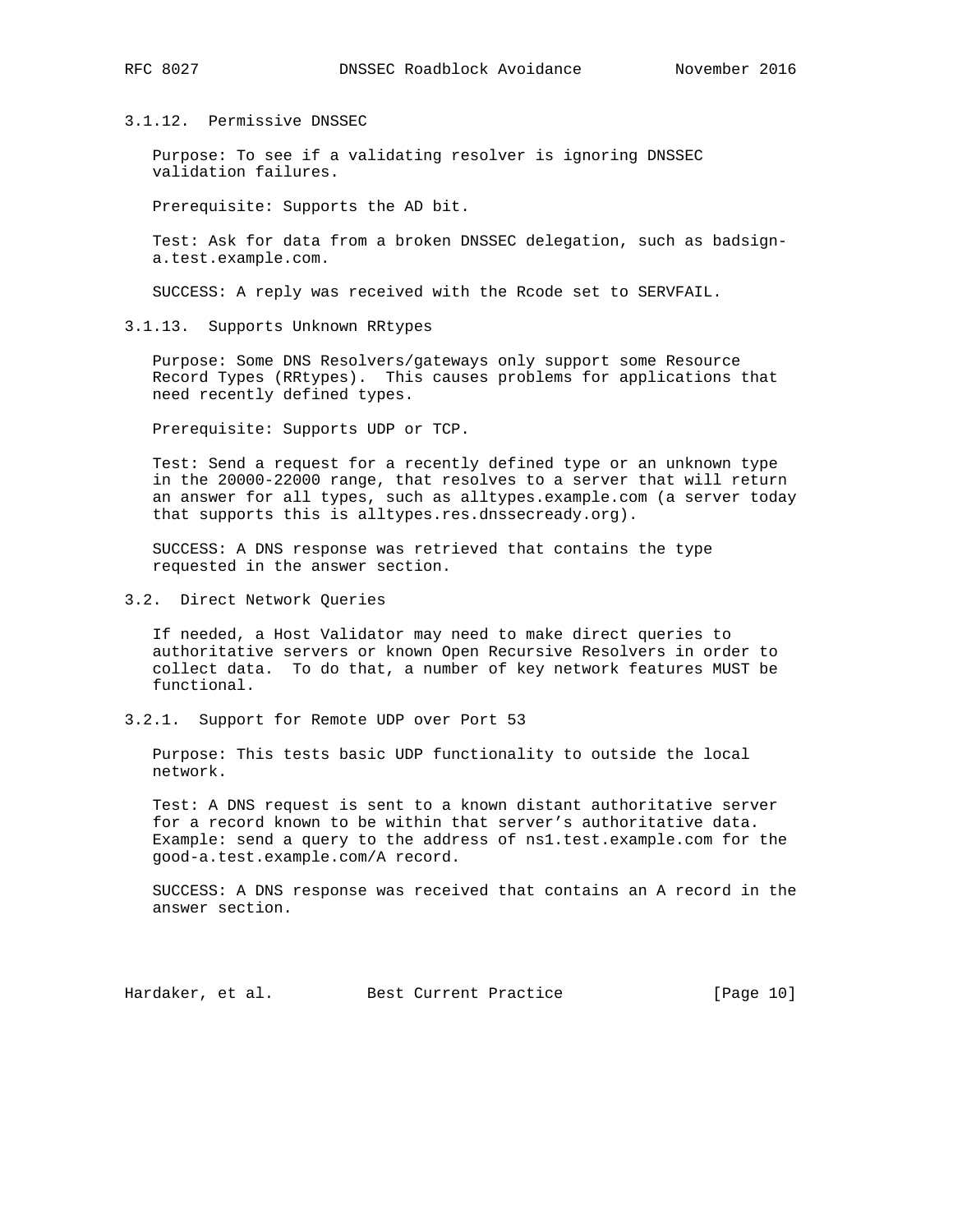Note: An implementation can use the local resolvers for determining the address of the name server that is authoritative for the given zone. The recursive bit MAY be set for this request, but it does not need to be.

3.2.2. Support for Remote UDP with Fragmentation

 Purpose: This tests if the local network can receive fragmented UDP answers.

Prerequisite: Local UDP traffic > 1500 bytes in size is possible.

 Test: A DNS request is sent over UDP to a known distant DNS address asking for a record that has an answer larger than 2000 bytes. For example, send a query for the test.example.com/DNSKEY record with the DO bit set in the outgoing query.

SUCCESS: A DNS response was received that contains the large answer.

 Note: A failure in getting large answers over UDP is not a serious problem if TCP is working.

3.2.3. Support for Outbound TCP over Port 53

 Purpose: This tests basic TCP functionality to outside the local network.

 Test: A DNS request is sent over TCP to a known distant authoritative server for a record known to be within that server's authoritative data. Example: send a query to the address of ns1.test.example.com for the good-a.test.example.com/A record.

 SUCCESS: A DNS response was received that contains an A record in the answer section.

 Note: An implementation can use the local resolvers for determining the address of the name server that is authoritative for the given zone. The recursive bit MAY be set for this request, but it does not need to be.

3.3. Support for DNSKEY and DS Combinations

 Purpose: This test can check what algorithm combinations are supported.

Prerequisite: Supports the AD bit for Algorithms 5 and/or 8.

Hardaker, et al. Best Current Practice [Page 11]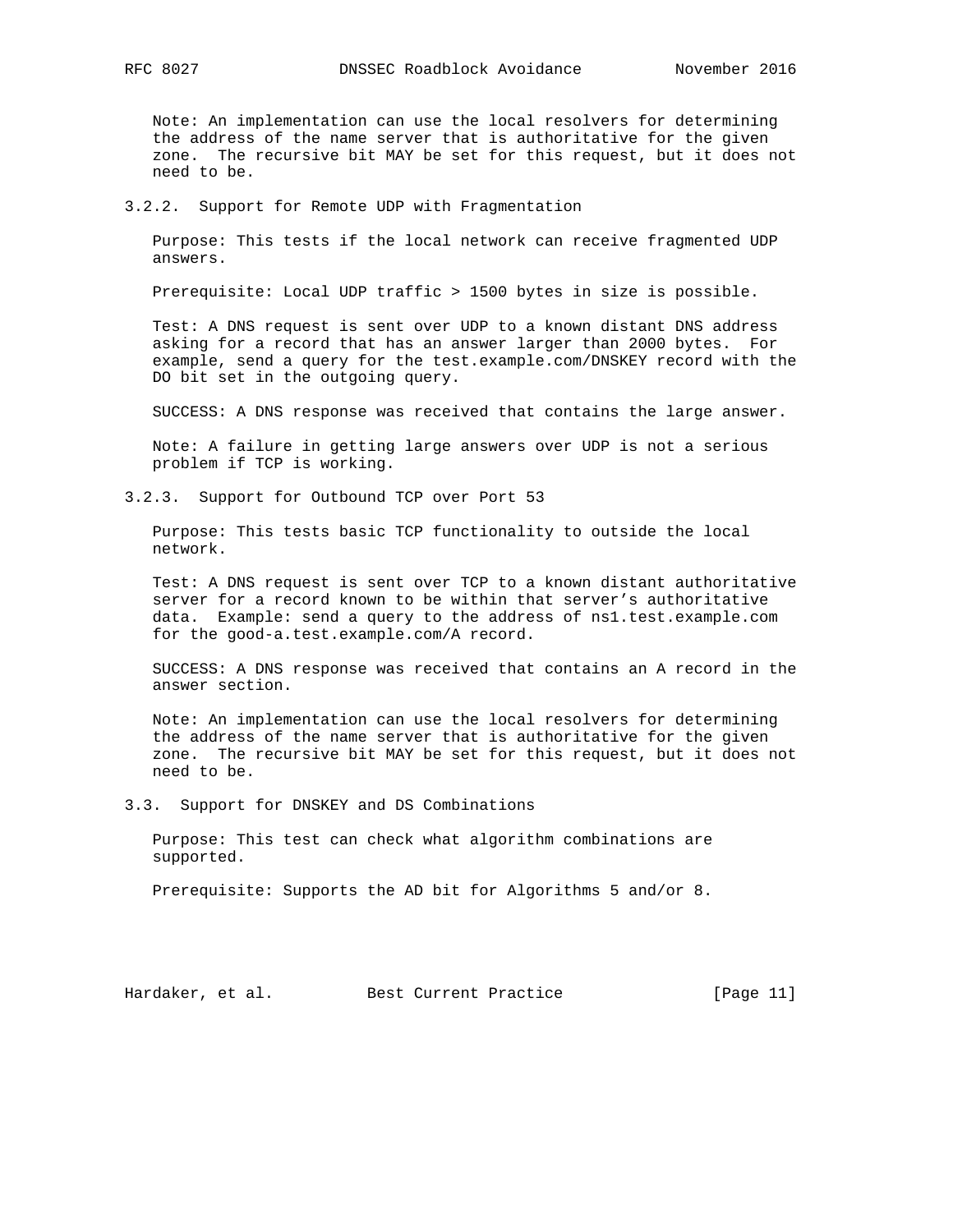Test: A DNS request is sent over UDP to the resolver under test for a known combination of the DS algorithm number (N) and DNSKEY algorithm number (M) of the example form ds-N.alg-M-nsec.test.example.com. Examples:

 ds-2.alg-13-nsec.test.example.com TXT **or or** ds-4.alg-13-nsec3.test.example.com TXT

 SUCCESS: A DNS response is received with the AD bit set and with a matching record type in the answer section.

 Note: For algorithms 6 and 7, NSEC is not defined; thus, a query for alg-M-nsec3 is required. Similarly, NSEC3 is not defined for algorithms 1, 3, and 5. Furthermore, algorithms 2, 4, 9, and 11 do not currently have definitions for signed zones.

4. Aggregating the Results

 Some conclusions can be drawn from the results of the above tests in an "aggregated" form. This section defines some labels to assign to a resolver under test given the results of the tests run against them.

4.1. Resolver Capability Description

This section will group and label certain common results.

Resolvers are classified into the following broad behaviors:

- Validator: The resolver passes all DNSSEC tests and had the AD bit appropriately set.
- DNSSEC-Aware: The resolver passes all DNSSEC tests, but it does not appropriately set the AD bit on answers, indicating it is not validating. A Host Validator will function fine using this resolver as a forwarder.
- Non-DNSSEC-Capable: The resolver is not DNSSEC-aware and will make it hard for a Host Validator to operate behind it. It MAY be usable to query for data that is in known insecure sections of the DNS tree.
- Not a DNS Resolver: This is an improperly behaving resolver and should not be used at all.

Hardaker, et al. Best Current Practice [Page 12]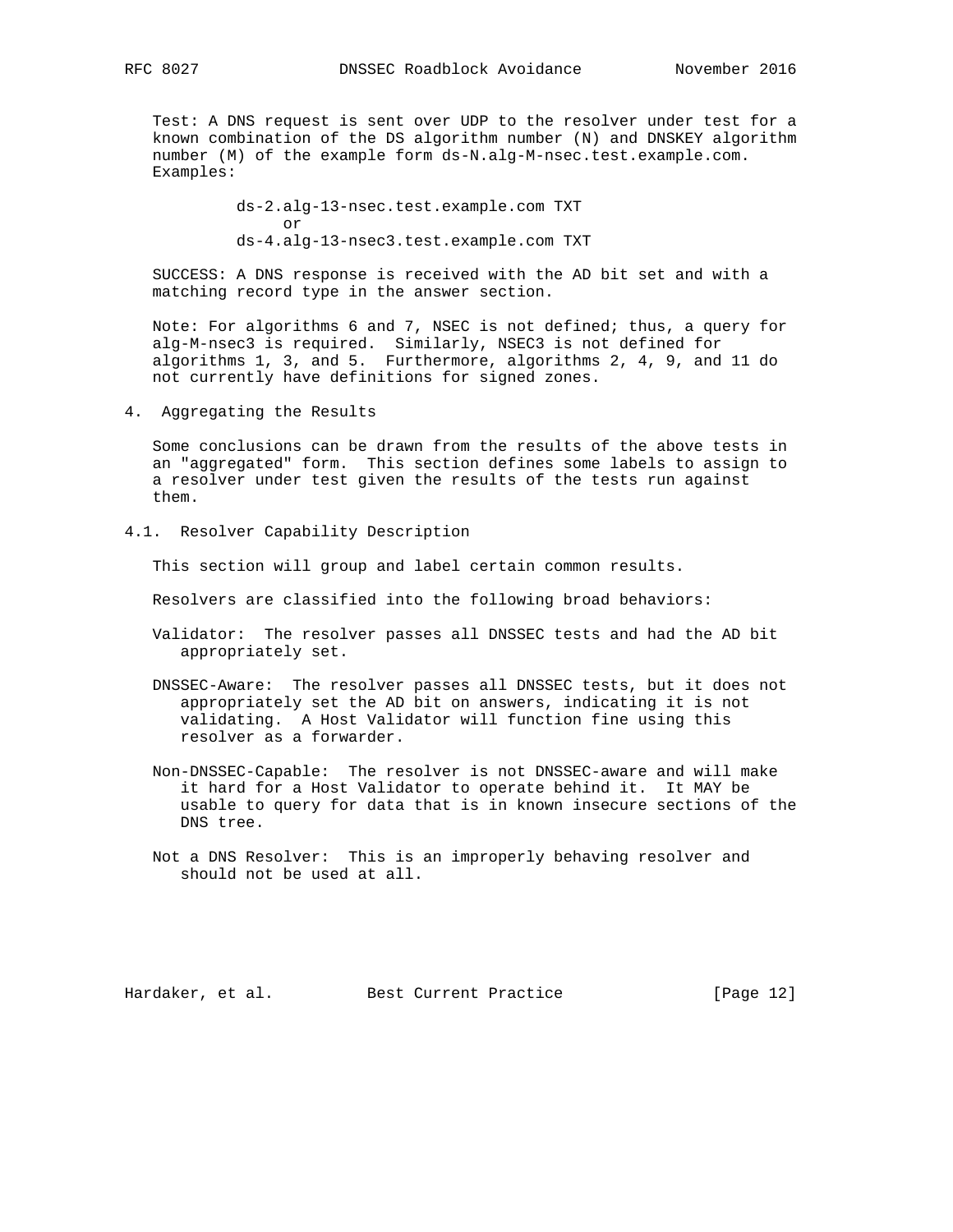While it would be great if all resolvers fell cleanly into one of the broad categories above, that is not the case. For that reason, it is necessary to augment the classification with a more descriptive result. This is done by adding the word "Partial" in front of Validator/DNSSEC-aware classifications, followed by sub-descriptors of what is not working.

 Unknown: Failed the unknown test DNAME: Failed the DNAME test NSEC3: Failed the NSEC3 test TCP: TCP not available SlowBig: UDP is size limited, but TCP fallback works NoBig: TCP not available and UDP is size limited Permissive: Passes data known to fail validation

5. Roadblock Avoidance

 The goal of this document is to tie the above tests and aggregations to avoidance practices; however, the document does not specify exactly how to do that.

 Once we have determined what level of support is available in the network, we can determine what must be done in order to effectively act as a validating resolver. This section discusses some of the options available given the results from the previous sections.

 The general fallback approach can be described by the following sequence:

If the resolver is labeled as "Validator" or "DNSSEC-aware":

 Send queries through this resolver and perform local validation on the results.

If validation fails, try the next resolver.

 Else, if the resolver is labeled "Not a DNS Resolver" or "Non-DNSSEC-capable":

Mark it as unusable and try the next resolver.

Hardaker, et al. Best Current Practice [Page 13]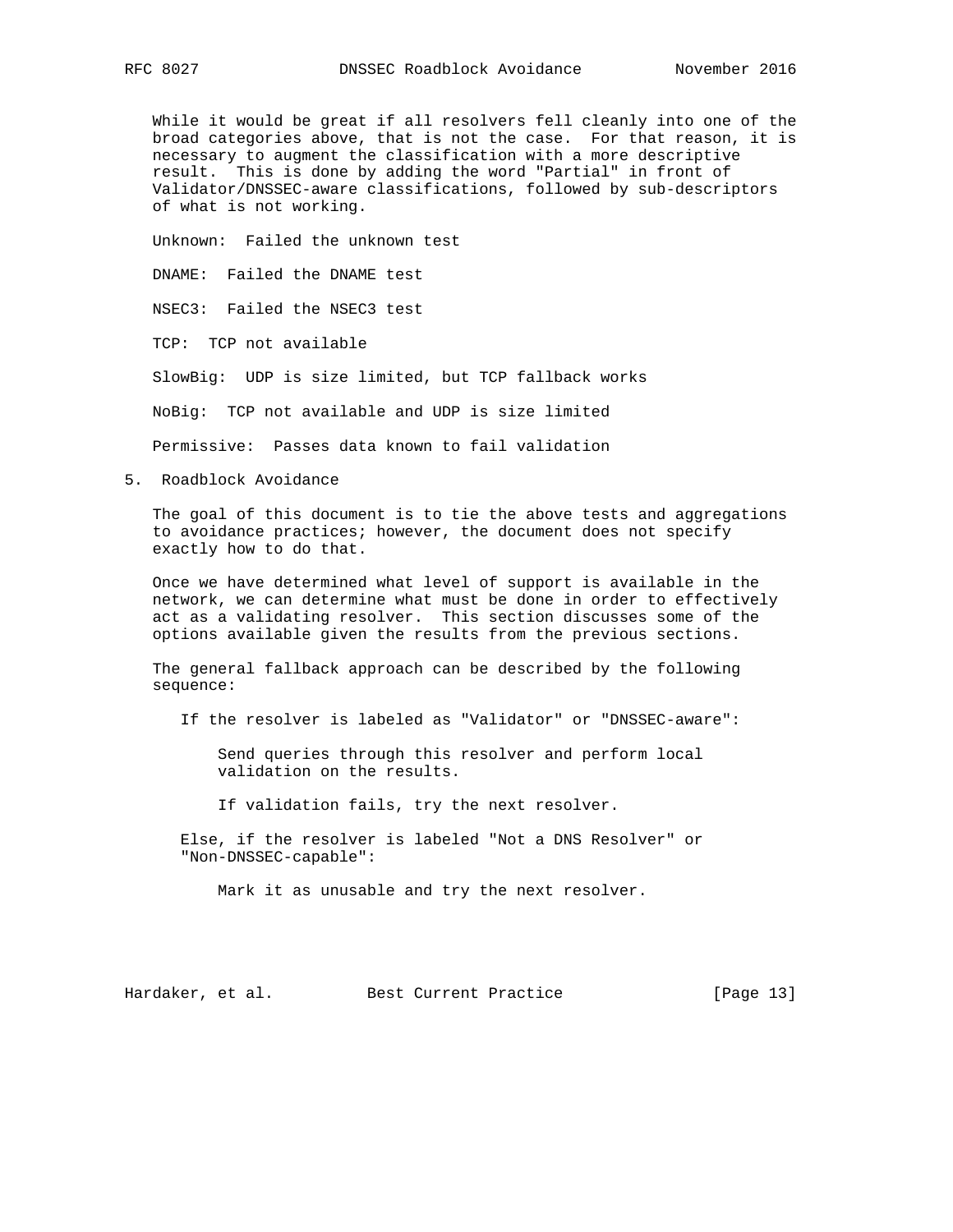Else if no more resolvers are configured and if direct queries are supported:

- 1. Try iterating from the Root.
- 2. If the answer is SECURE/BOGUS: Return the result of the iteration.
- 3. If the answer is INSECURE: Re-query "Non-DNSSEC-capable" servers and return answers from them without the AD bit set to the client.

 This will increase the likelihood that split-view unsigned answers are found.

Else:

Return an error code and log a failure.

 While attempting resolution through a particular recursive name server with a particular transport method that worked, any transport specific parameters MUST be remembered in order to avoid any unnecessary fallback attempts.

 Transport-specific parameters MUST also be remembered for each authoritative name server that is queried while performing an iterative mode lookup.

 Any transport settings that are remembered for a particular name server MUST be periodically refreshed; they should also be refreshed when an error is encountered as described below.

 For a stub resolver, problems with the name server can manifest themselves under the following types of error conditions:

- o No Response, error response, or missing DNSSEC metadata
- o Illegal Response: An illegal response is received, which prevents the validator from fetching all the necessary records required for constructing an authentication chain. This could result when referral loops are encountered, when any of the antecedent zone delegations are lame, when aliases are erroneously followed for certain RRtypes (such as Start of Authority (SOA), DNSKEYs, or DS records), or when resource records for certain types (e.g., DS) are returned from a zone that is not authoritative for such records.

Hardaker, et al. Best Current Practice [Page 14]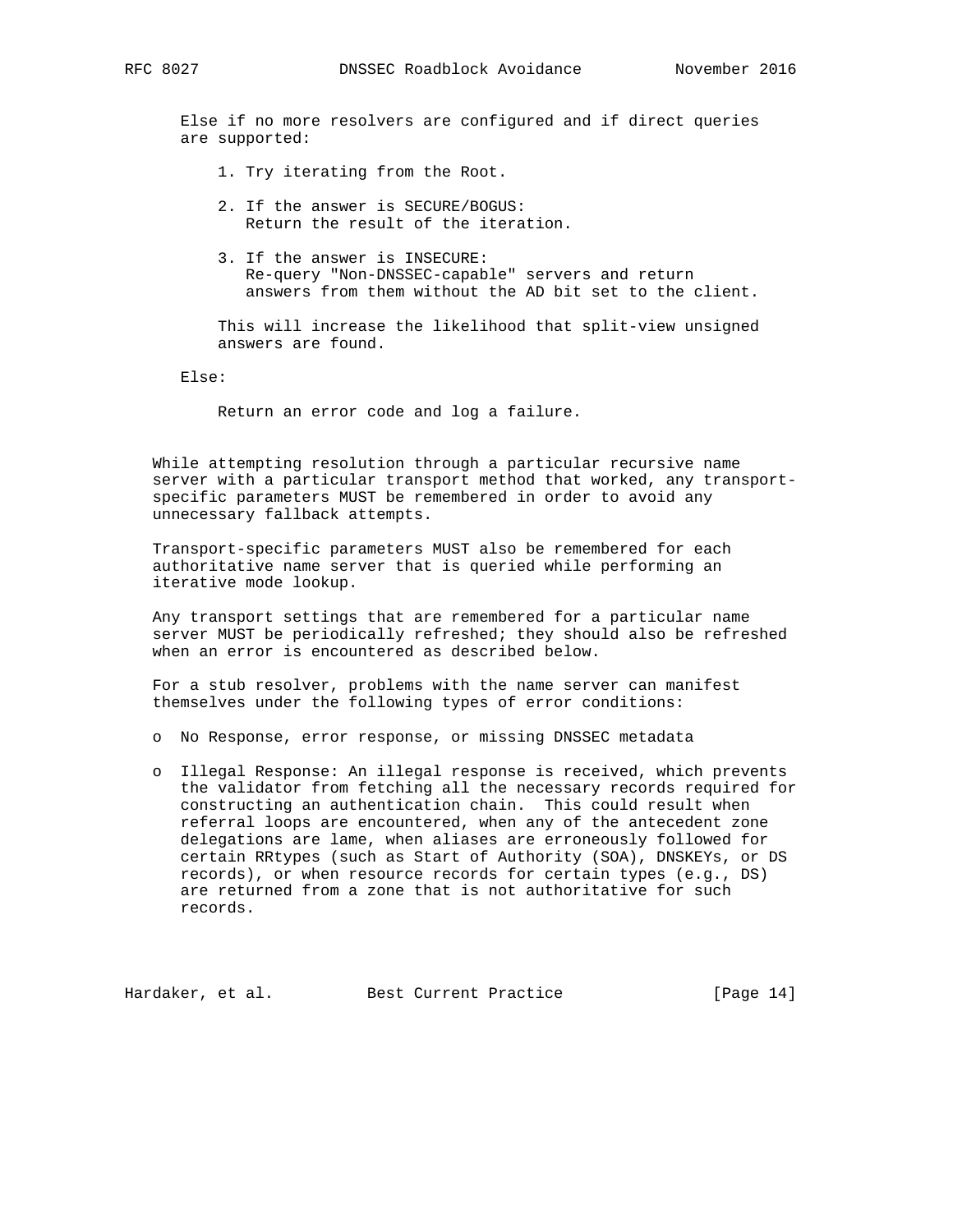- - o Bogus Response: A Bogus Response is received, when the cryptographic assertions in the authentication chain do not validate properly.

 For each of the above error conditions, a validator MAY adopt the following dynamic fallback technique, preferring a particular approach if it is known to work for a given name server or zone from previous attempts.

- o No response, error response, or missing DNSSEC metadata:
	- \* Retry with different EDNS0 sizes (4096, 1492, or None).
	- \* Retry with TCP only.
	- \* Perform an iterative query starting from the Root if the previous error was returned from a lookup that had recursion enabled.
	- \* Retry using an alternative transport method, if this alternative method is known (configured) to be supported by the name server in question.
- o Illegal Response
	- \* Perform an iterative query starting from the Root if the previous error was returned from a lookup that had recursion enabled.
	- \* Check if any of the antecedent zones up to the closest configured trust anchor are Insecure.
- o Bogus Response
	- \* Perform an iterative query starting from the Root if the previous error was returned from a lookup that had recursion enabled.

 For each fallback technique, attempts to reach multiple potential name servers should be skewed such that the next name server is tried when the previous one returns an error or a timeout is reached.

 The validator SHOULD remember, in its zone-specific fallback cache, any broken behavior identified for a particular zone for a duration of that zone's SOA-negative TTL.

Hardaker, et al. Best Current Practice [Page 15]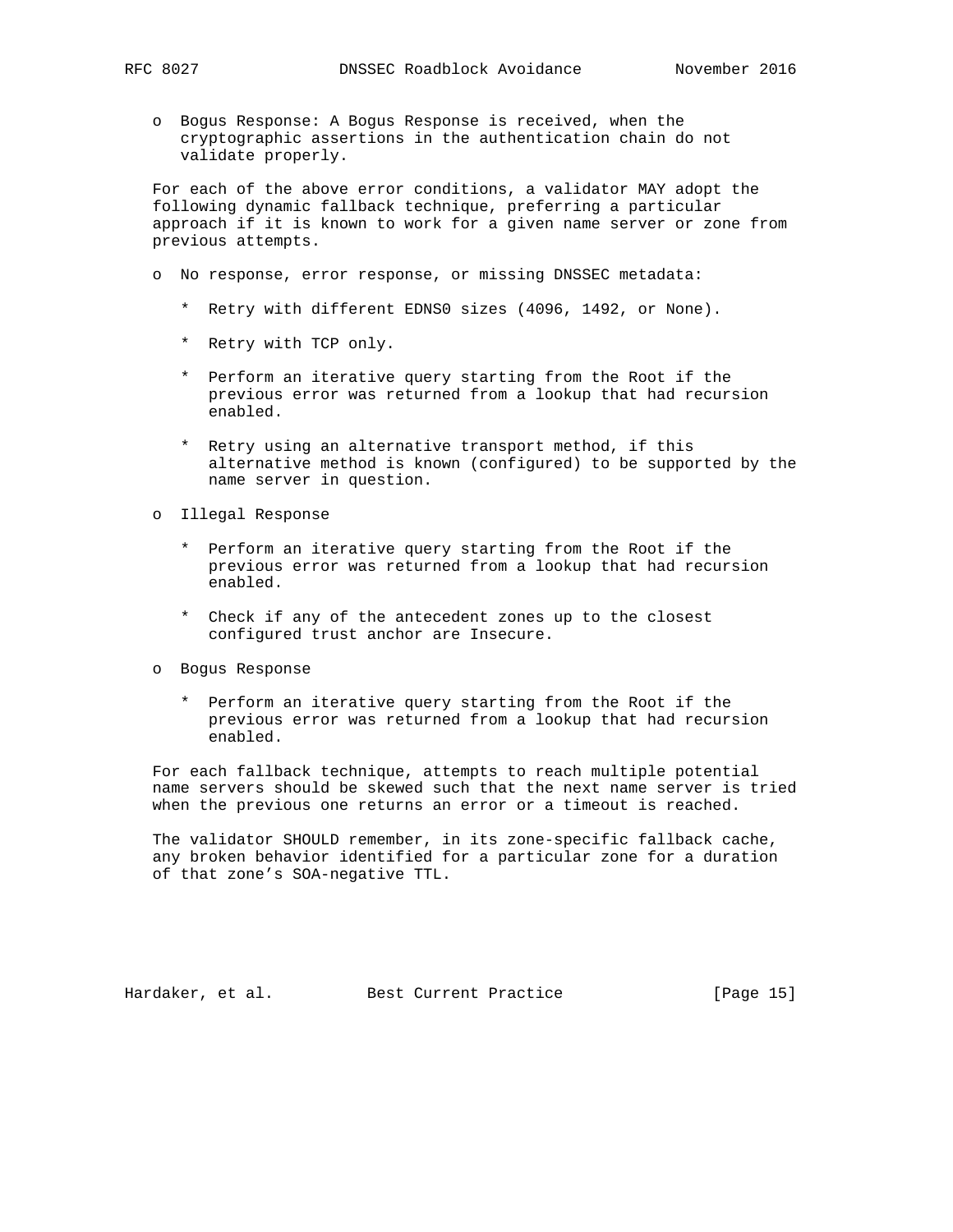The validator MAY place name servers that exhibit broken behavior into a blacklist and bypass these name servers for all zones that they are authoritative for. The validator MUST time out entries in this name server blacklist periodically, where this interval could be set to be the same as the DNSSEC BAD cache default TTL.

5.1. Partial Resolver Usage

 It may be possible to use Non-DNSSEC-Capable caching resolvers in careful ways if maximum optimization is desired. This section describes some of the advanced techniques that could be implemented to use a resolver in at least a minimal way. Most of the time, this would be unnecessary; the exception being the case where none of the resolvers are fully compliant and, thus, the choice would be to use them at least minimally or not at all (and no caching benefits would be available).

5.1.1. Known Insecure Lookups

 If a resolver is Non-DNSSEC-Capable but a section of the DNS tree has been determined to be Insecure [RFC4035], then queries to this section of the tree MAY be sent through the Non-DNSSEC-Capable caching resolver.

5.1.2. Partial NSEC/NSEC3 Support

 Resolvers that understand DNSSEC generally, and understand NSEC but not NSEC3, are partially usable. These resolvers generally also lack support for unknown types, rendering them mostly useless and to be avoided.

6. Start-Up and Network Connectivity Issues

 A number of scenarios will produce either short-term or long-term connectivity issues with respect to DNSSEC validation. Consider the following cases:

 Time Synchronization: Time synchronization problems can occur when a device has been off for a period of time and the clock is no longer in close synchronization with "real time" or when a device always has the clock set to the same time during start-up. This will cause problems when the device needs to resolve its source of time synchronization, such as "ntp.example.com".

 Changing Network Properties: A newly established network connection may change state shortly after an HTTP-based paywall authentication system has been used. This is especially common in hotel, airport, and coffee-shop networks where DNSSEC, validation,

Hardaker, et al. Best Current Practice [Page 16]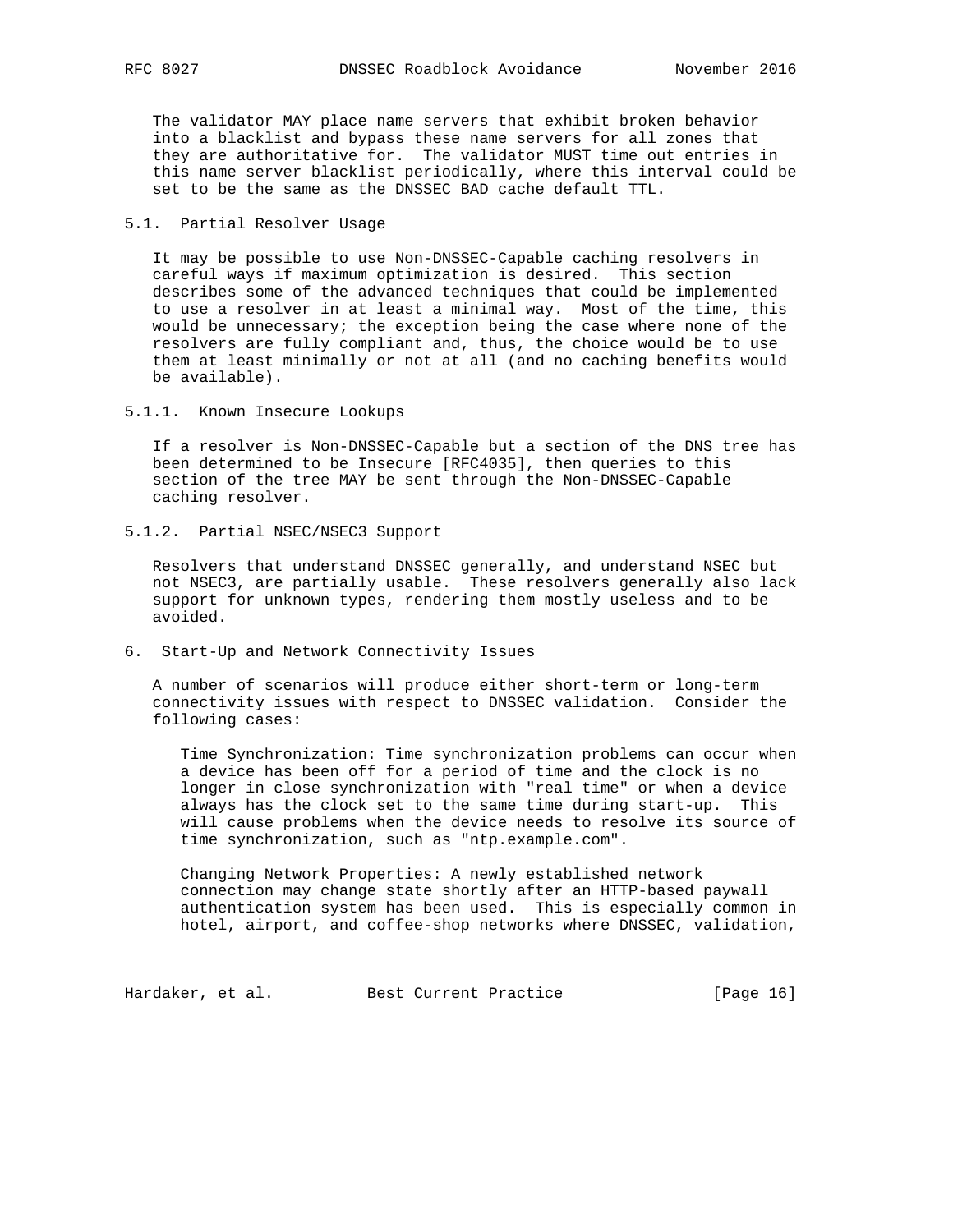and even DNS are not functional until the user proceeds through a series of forced web pages used to enable their network. The tests in Section 3 will produce very different results before and after the network authorization has succeeded. APIs exist on many operating systems to detect initial network device status changes, such as right after DHCP has finished, but few (none?) exist to detect that authentication through a paywall has succeeded.

There are only two choices when situations like this happen:

 Continue to perform DNSSEC processing, which will likely result in all DNS requests failing. This is the most secure route, but causes the most operational grief for users.

 Turn off DNSSEC support until the network proves to be usable. This allows the user to continue using the network, at the cost of security. It also allows for a denial-of-service attack if a man in-the-middle can convince a device that DNSSEC is impossible.

#### 6.1. What to Do

 If the Host Validator detects that DNSSEC resolution is not possible, it SHOULD log the event and/or SHOULD report an error to the user. In the case where there is no user, no reporting can be performed; thus, the device MAY have a policy of action, like continue or fail. Until middleboxes allow DNSSEC-protected information to traverse them consistently, software implementations may need to offer this choice to let users pick the security level they require. Note that continuing without DNSSEC protection in the absence of a notification or report could lead to situations where users assume a level of security that does not exist.

7. Quick Test

 The quick tests defined below make the assumption that the questions to be asked are of a real resolver; and the only real question is: "How complete is the DNSSEC support?". This quick test has been implemented in a few programs developed at IETF hackathons at IETF 93 and IETF 94. The programs use a common grading method. For each question that returns an expected answer, the resolver gets a point. If the AD bit is set as expected, the resolver gets a second point.

#### 7.1. Test Negative Answers Algorithm 5

Query: realy-doesnotexist.test.example.com. A

Answer: RCODE= NXDOMAIN, Empty Answer, Authority: NSEC-proof

Hardaker, et al. Best Current Practice [Page 17]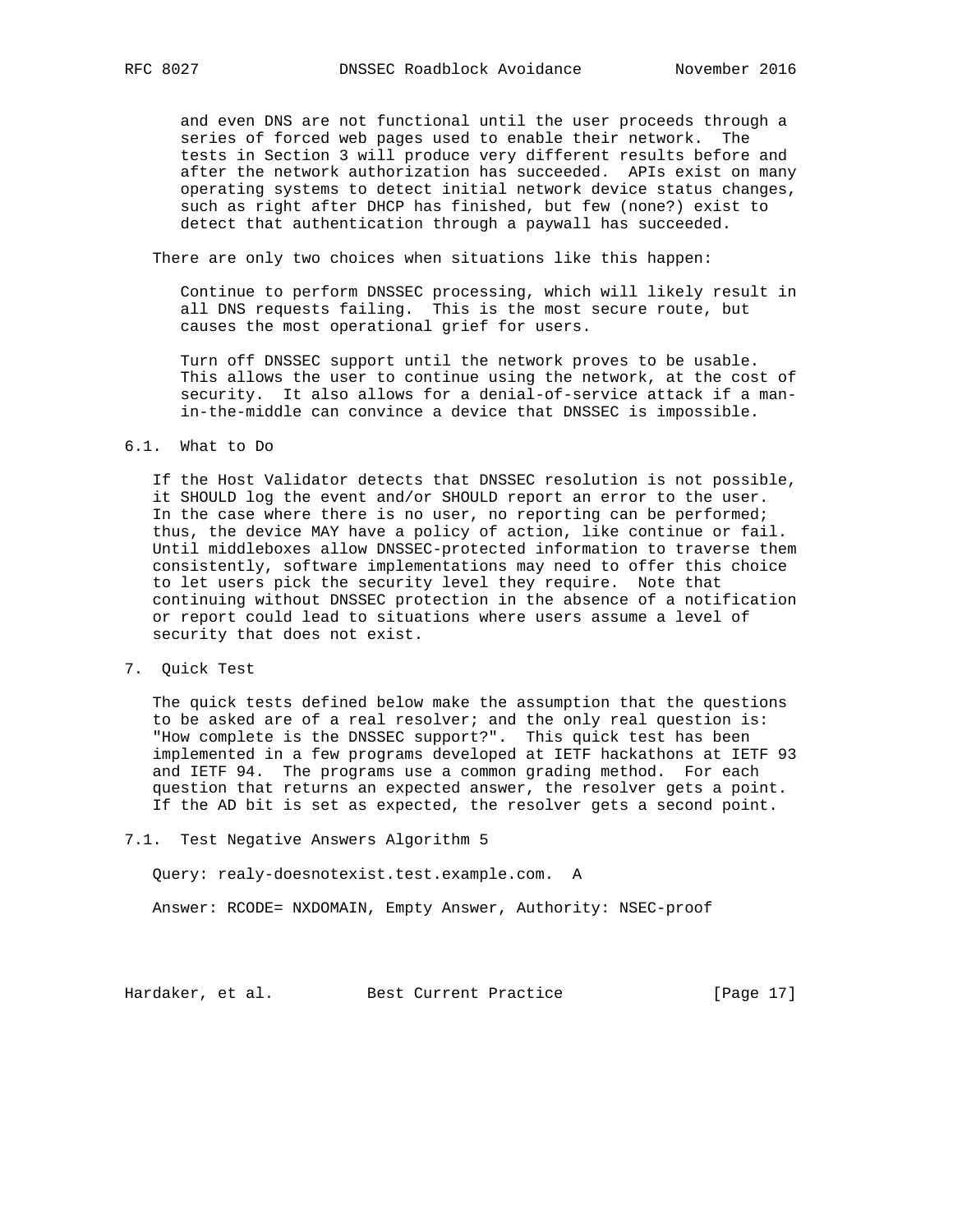7.2. Test Algorithm 8

Query: alg-8-nsec3.test.example.com. SOA

Answer: RCODE= 0, Answer: SOA record

7.3. Test Algorithm 13

Query: alg-13-nsec.test.example.com. SOA

Answer: RCODE= 0, Answer: SOA record

7.4. Fails When DNSSEC Does Not Validate

Query: dnssec-failed.test.example.com. SOA

Answer: RCODE= SERVFAIL, empty answer, and authority, AD=0

8. Security Considerations

 This document discusses problems that may occur while deploying the DNSSEC protocol. It describes what may be possible to help detect and mitigate these problems. Following the outlined suggestions will result in a more secure DNSSEC-operational environment than if DNSSEC was simply disabled.

- 9. Normative References
	- [RFC2119] Bradner, S., "Key words for use in RFCs to Indicate Requirement Levels", BCP 14, RFC 2119, DOI 10.17487/RFC2119, March 1997, <http://www.rfc-editor.org/info/rfc2119>.
	- [RFC4034] Arends, R., Austein, R., Larson, M., Massey, D., and S. Rose, "Resource Records for the DNS Security Extensions", RFC 4034, DOI 10.17487/RFC4034, March 2005, <http://www.rfc-editor.org/info/rfc4034>.
	- [RFC4035] Arends, R., Austein, R., Larson, M., Massey, D., and S. Rose, "Protocol Modifications for the DNS Security Extensions", RFC 4035, DOI 10.17487/RFC4035, March 2005, <http://www.rfc-editor.org/info/rfc4035>.
	- [RFC4786] Abley, J. and K. Lindqvist, "Operation of Anycast Services", BCP 126, RFC 4786, DOI 10.17487/RFC4786, December 2006, <http://www.rfc-editor.org/info/rfc4786>.

Hardaker, et al. Best Current Practice [Page 18]